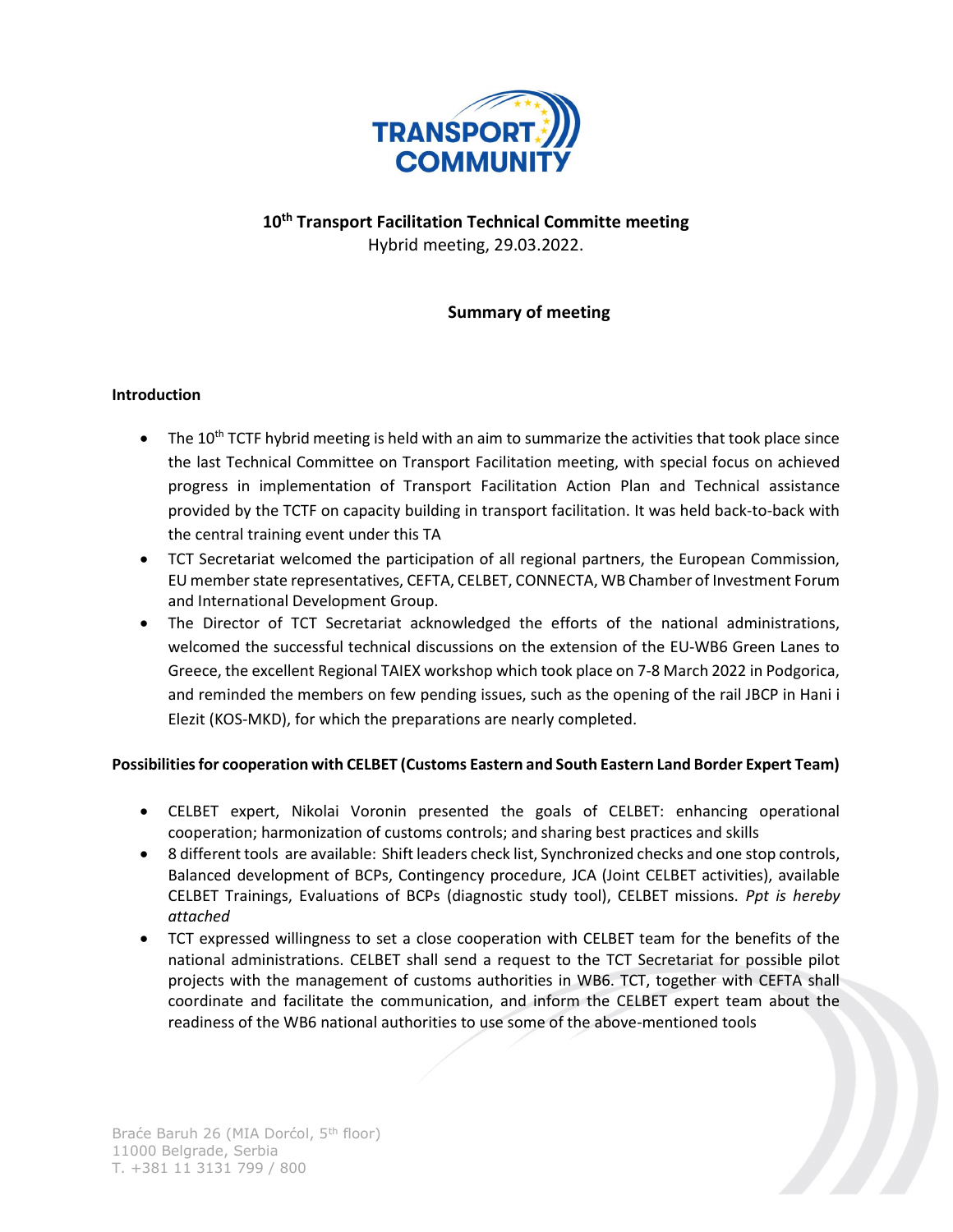

#### Green Lanes- updates and Galileo platform

- No significant delays, EU Green Lanes are functioning well
- TCT and CEFTA Secretariat informed about the SEED study visit on BCP Tabanovce for the Greek Customs officials, and the expectations to have EU-WB6 Green Lanes soon functioning on the border between Greece and North Macedonia, allowing for exchange of pre-arrival information in the direction WB6 to Greece
- The enhanced EU Green Lanes Galileo platform was presented by Mr. Alberto Fernandez Wyttenbach, EU Agency for the Space Programme -EUSPA (ppt hereby attached). The BCPs (EU-WB6, as well as intra-WB6) and other points of interest have been identified, and it is expected that soon the Contractor will develop the new platform. Follow-up activities related to WB6 will be liaised with the TCT Secretariat.
- ALB and MKD pointed out that Galileo is expected to be a beneficial platform, and that trainings and instructions are needed for the border agencies in order to get clarification on the implementing agencies and practical modalities. It was confirmed that webinars with users are planned, and that the requests for a specially devoted workshop will be considered by the EUSPA.

#### Progress in the implementation of the Transport Facilitation Action Plan

## (combination summary from the separate sessions related to the implementation of the TA on capacity building n transport facilitation, Task 1, Legal component )

## Road BCP/CCP measures

ALB-MKD: progress since the signature and ratification of the bilateral Agreement for establishing joint border crossing points. The border agencies work on preparations of agency protocols (3) that might be integrated into one. Inter-institutional working groups created

ALB-MNE:

1

 $\bullet$  ALB and MNE need to agree on elements<sup>1</sup> raised by MNE regarding the establishment of the joint BCP in Hani i Hoti/Bozaj.

<sup>1)</sup> Microlocation of the future JBCP?

<sup>2)</sup> Will the entry-exit control is to be performed in one place, or will the Montenegrin and Albanian sides perform only the entry border control on their own territory?

<sup>3)</sup> Who will bear the costs of reconstruction of the border crossing point to create conditions for the establishing of joint border control?

<sup>4)</sup> Who prepares the project documentation for the establishing of the future JBCP?

<sup>5)</sup> It is necessary to demand that the authorities managing of these border crossing points should be involved in this topic (Ministry of the Interior of Montenegro - Department for the Management of Facilities and Border Crossing points, and in the Republic of Albania – is the Customs Administration)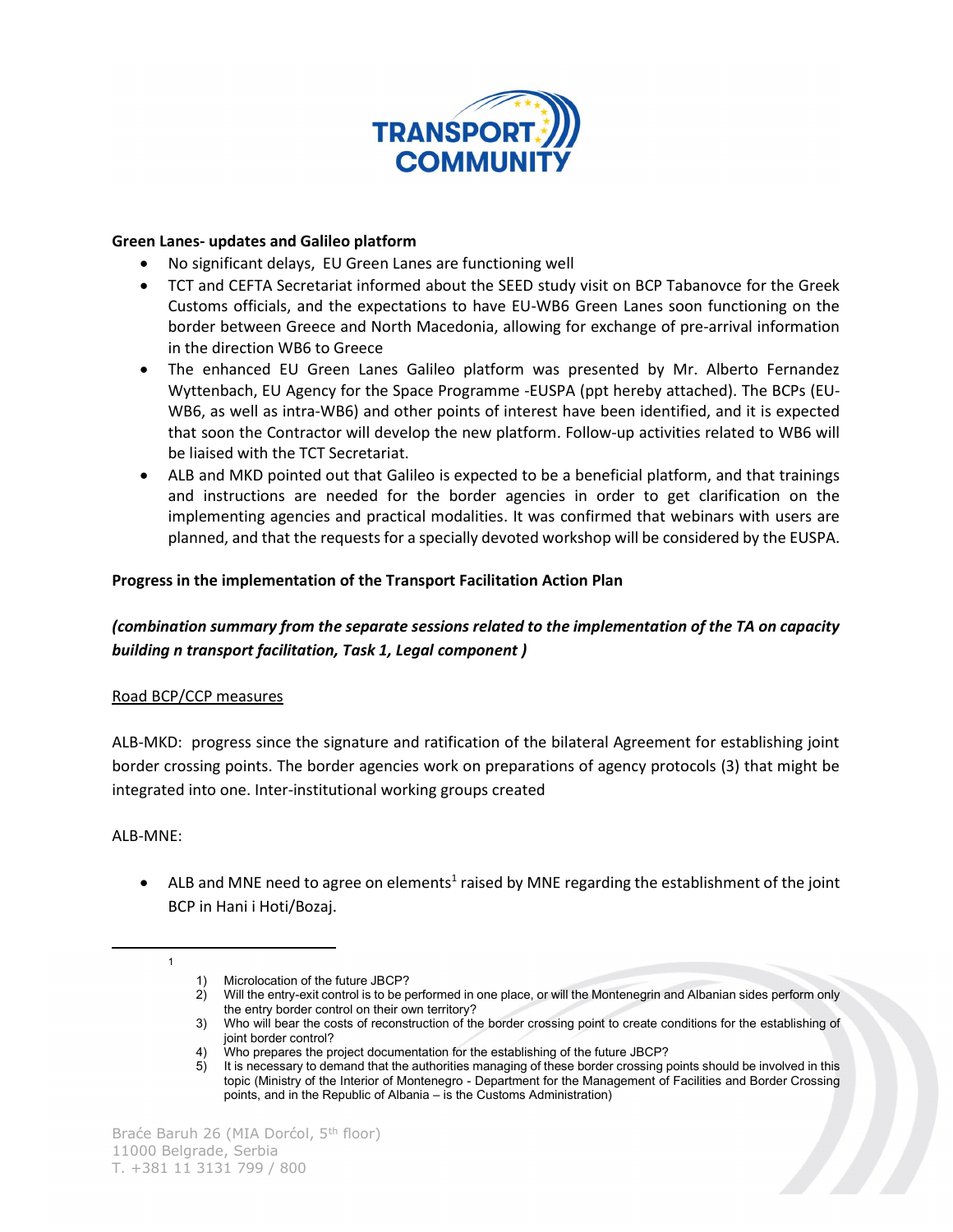

- Negotiating platform should be secured internally and the topics and questions raised should be included in the MNE Government Platform for negotiations of the Intergovernmental Agreement.
- TA consultant will assess the provisions from the draft agreement versions sent by ALB and to be sent by MNE, and provide common grounds and common provisions in an integrated draft bilateral agreement, which can be further subject to negotiation, included in the Government Platform
- It is important that the bilateral agreement defines the location and model of JBCP. Considerations should be given to the current layout and existing facilities, and in that sense, the newer facilities in ALB territory might be considered as a location for the future JBCP (perhaps a single country model, subject to agreed terms between RP?)
- CONNECTA project team is mobilized for design of the technical documentation for this JBCP. ALB and MNE welcomed the TA and already facilitated the scoping mission of the consultancy team at Hani and Hotit/Bozaj. As part of the scoping report, the exact scope of the design should be spelled out by the consultant in agreement with the contact points from the relevant beneficiary institutions and upon detailed information provided by them

Conclusions: The expert support the TCT Secretariat's TA on capacity building will be used to prepare a consolidated draft agreements and protocols between ALB and MNE for establishing JBCP in Hani and Hotit/Bozaj, for the purpose of integration of ALB and MNE texts, without unnecessary delays.

Once the draft agreement is ready by the end of April and consulted internally, an official meeting of the bilateral inter-institutional committee shall take place to agree on the most pertinent elements of the draft agreement and prepare the internal procedures for signing

## KOS-MKD

- There are ongoing discussions between MKD and KOS Border Police authorities for aspects of their competences regarding establishment of JBCP in Hani i Elezit /Blace. Some challenges regarding IT systems and data sharing were mentioned, related also to fines for misdemeanours
- For the Customs administrations, there are no challenges foreseen in the future functioning of the joint BCP
- A bilateral agreement needs to be put in place as a first step, before the practical implementing issues are defined between neighbouring border agencies. MKD Customs administration suggested that the Ministries of Transport/Infrastructure from the two parties can coordinate and lead the bilateral agreement, while the protocols are in the domain of the border agencies. MKD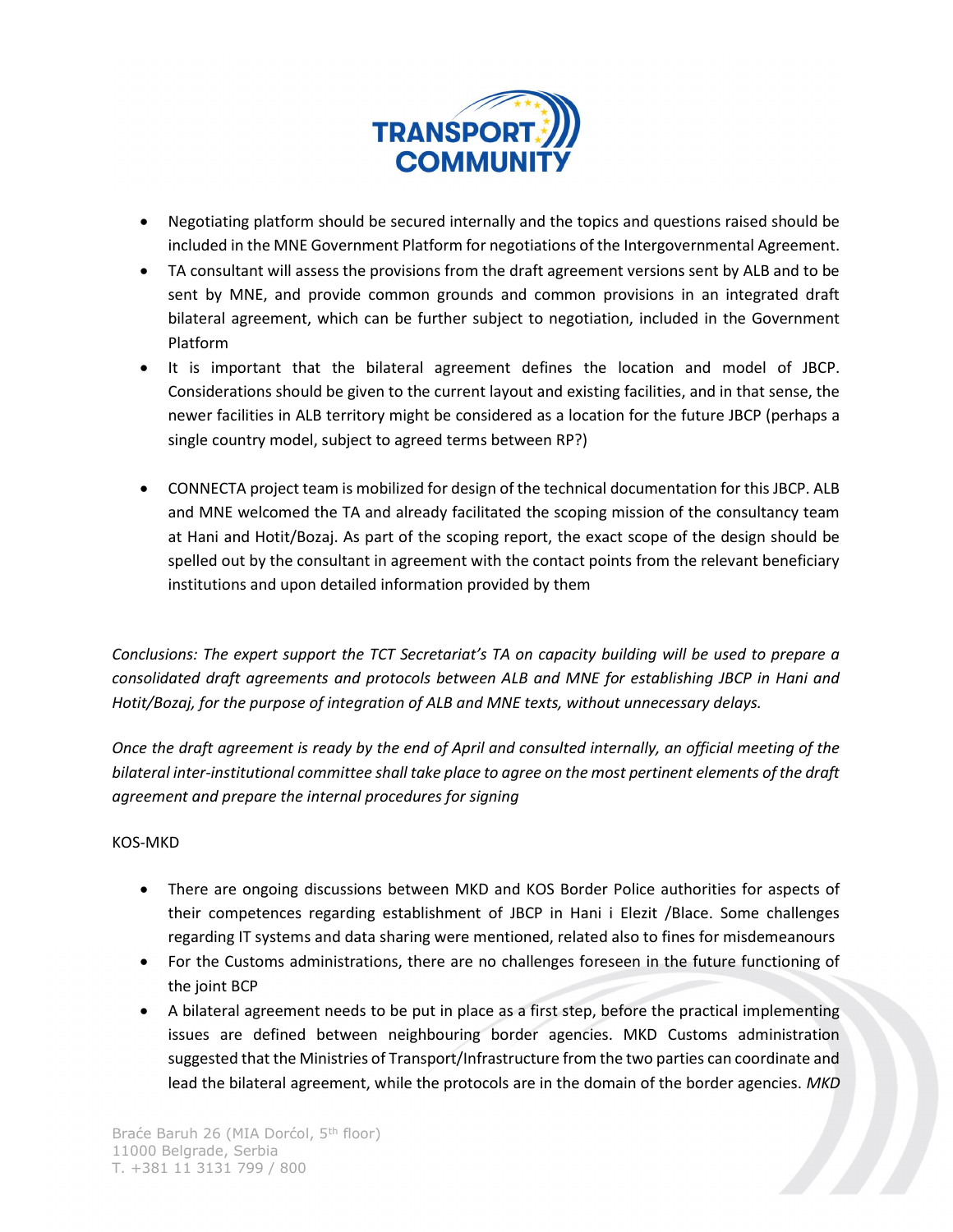

side promised to send a Government Conclusion, based on which agencies of the parties are negotiating at the moment

- It is important that the bilateral agreement defines the location and model of JBCP. Considerations should be given to the current layout and existing facilities, and in that sense, the participants mentioned the entry-entry model (controls performed only on entrance in both directions), and larger cabins should be envisaged for hosting jointly the neighbouring agencies
- KOS suggested the CCP Merdare to be used it as a positive example in infrastructure sense and as an example of common and shared facilities, while for the model, they suggested the example of their JBCP Morine-Vermice
- CONNECTA project team is mobilized for design of the technical documentation for this JBCP. KOS and MKD welcomed the TA and already facilitated the scoping mission of the consultancy team at Hani i Elezit/Blace. As part of the scoping report, the exact scope of the design for the existing BCP should be spelled out by the consultant in agreement with the contact points from the relevant beneficiary institutions and upon information provided by them

Conclusions: The expert support the TCT Secretariat's TA on capacity building will be used to prepare draft agreements and protocols between KOS and MKD for establishing JBCP in Hani i Elezit/Blace.

Once the draft agreement is ready by 15<sup>th</sup> of April and consulted internally, an official meeting of the bilateral inter-institutional committee needs to take place to agree on the most pertinent elements of the draft agreement and prepare the internal procedures for signing

## BIH-MNE:

- construction of the future JBCP Scepan Polje-Hum, during the construction of the border crossing point Scepan Polje-2007, two units of this crossing were built, one part located near the border line and the other part about 2,5 km within the territory of Montenegro where the freight terminal is planned, which is partially built.
- The construction of a new bridge on the river Tara will bypass the existing border crossing point
- For future JBCP Ilino brdo Klobuk it is necessary to equip (value of IT equipment approx. 50,000.00) Montenegrin official premises and IT connection in BiH, depending on the dynamics of construction of this JBCP. BIH did not create conditions for the establishment of JBCP Ilino Brdo - Klobuk and and there was no need to equip the Montenegrin border services.
- To connect to the information system, it is necessary to extend the optical cable to the new facility - approximately 40,000 EUR.
- The problem on the side of BIH is the temporary budgeting for maintenance and investments (the budget is not institutionally approved).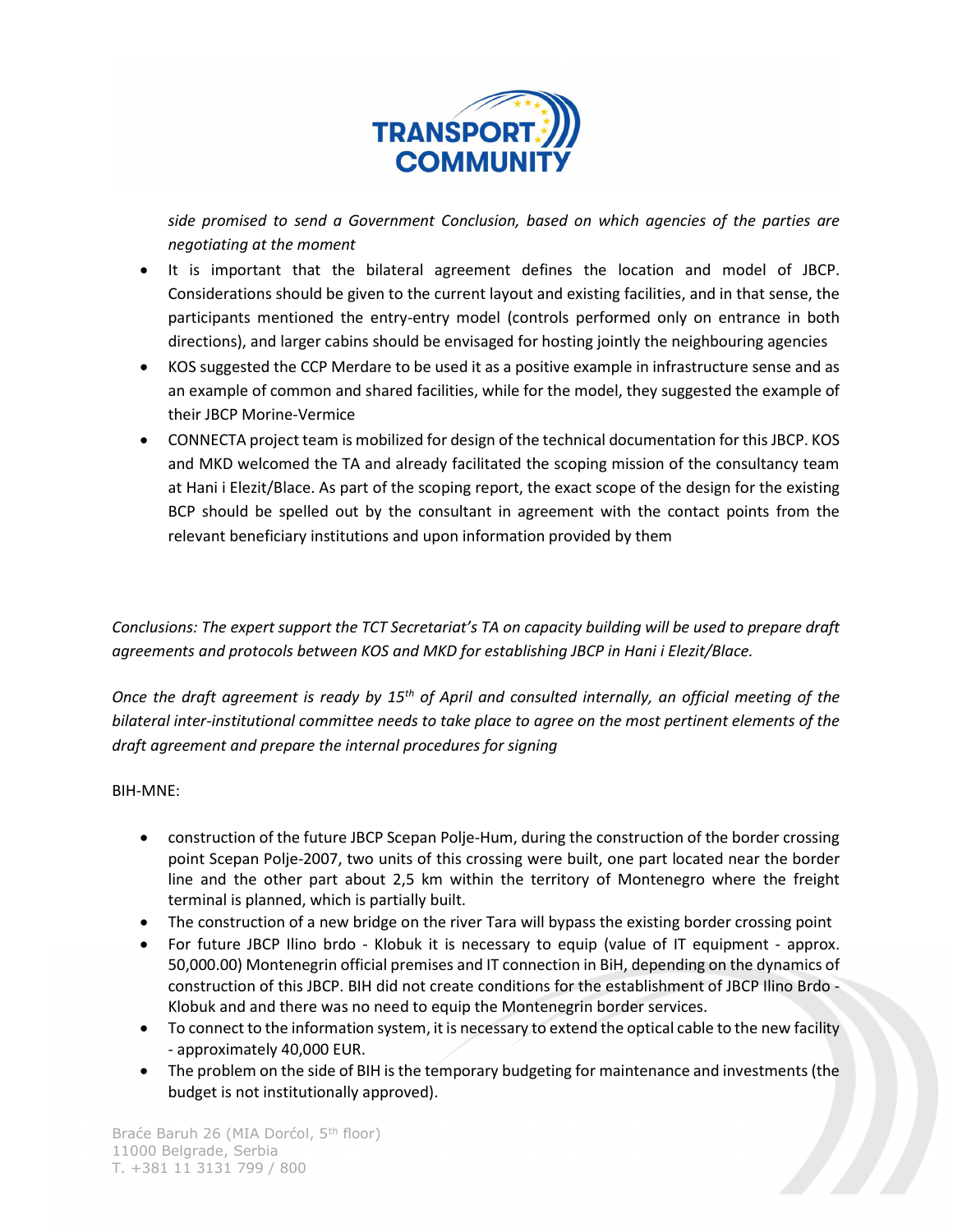

 TCT TA will assist the two parties in formulation of the Agreement and Protocols, as per the agreed ToR

BIH-SRB:

- BCP Kotroman, the works on the construction phase II are ongoing. Currently, works are being carried out on the arrangement of sidewalks, as well as works inside the buildings
- No information on the status of discussion on the joint BCP agreements for the two BCPs between SRB and BIH, and for the one on the Green Corridors
- When it comes to new joint BCP with Bosnia and Herzegovina, the BCP Ljubovija (Novi Most) Bratunac (Novi Most), that was opened in November 2021, transport of goods on this BCP is not yet enabled, since all customs formalities are not established yet. At this moment, only the traffic of empty lorries is enabled.
- TCT TA will assist the two parties in formulation of the Agreement and Protocols, as per the agreed ToR

MNE-SRB:

- For the moment, the two BCPs on the TEN-T Network (Dobrakovo-Gostun and Dracenovac-Spiljani) are not considered by either of the two parties to become a JBCP
- This sub-task from the TA (preparation of legal documentation for establishing JBCP) between MNE and SRB will thus be left at the end of the assignment, to give more time to the authorities to discuss it at political level. Notwithstanding, the RP were informed that in cases in which, relevant pairs of RPs are not ready for the moment to establish the JBCPs, that they will be provided with useful elaborated set of documents that could be used as a baseline for negotiation of establishment of JBCPs, when the Governments decide to do so.
- Concerning BCP Gostun-Dobrakovo, works are underway on the construction of the second phase, which is also the last phase. All works are performed in accordance with the adopted plan. Work is currently underway to build facilities intended for shipping procedures.

## KOS-MNE:

- Montenegrin side informed about Draft Terms of Reference for the development of the main project of the JBCP Kotlovi - Kuciste, for international road passenger traffic on the road Murino - Chakor – Pec. This is not part of the TEN-T or within the scope of the TA
- For the BCP Kula-Kullina (Savina Voda), which is part of the TEN-T and the TCT TA no information on what is the current situation
- The TA consultant together with the national authorities of KOS and MNE to check what exactly will be the most beneficial to be prepared in line with the scope of work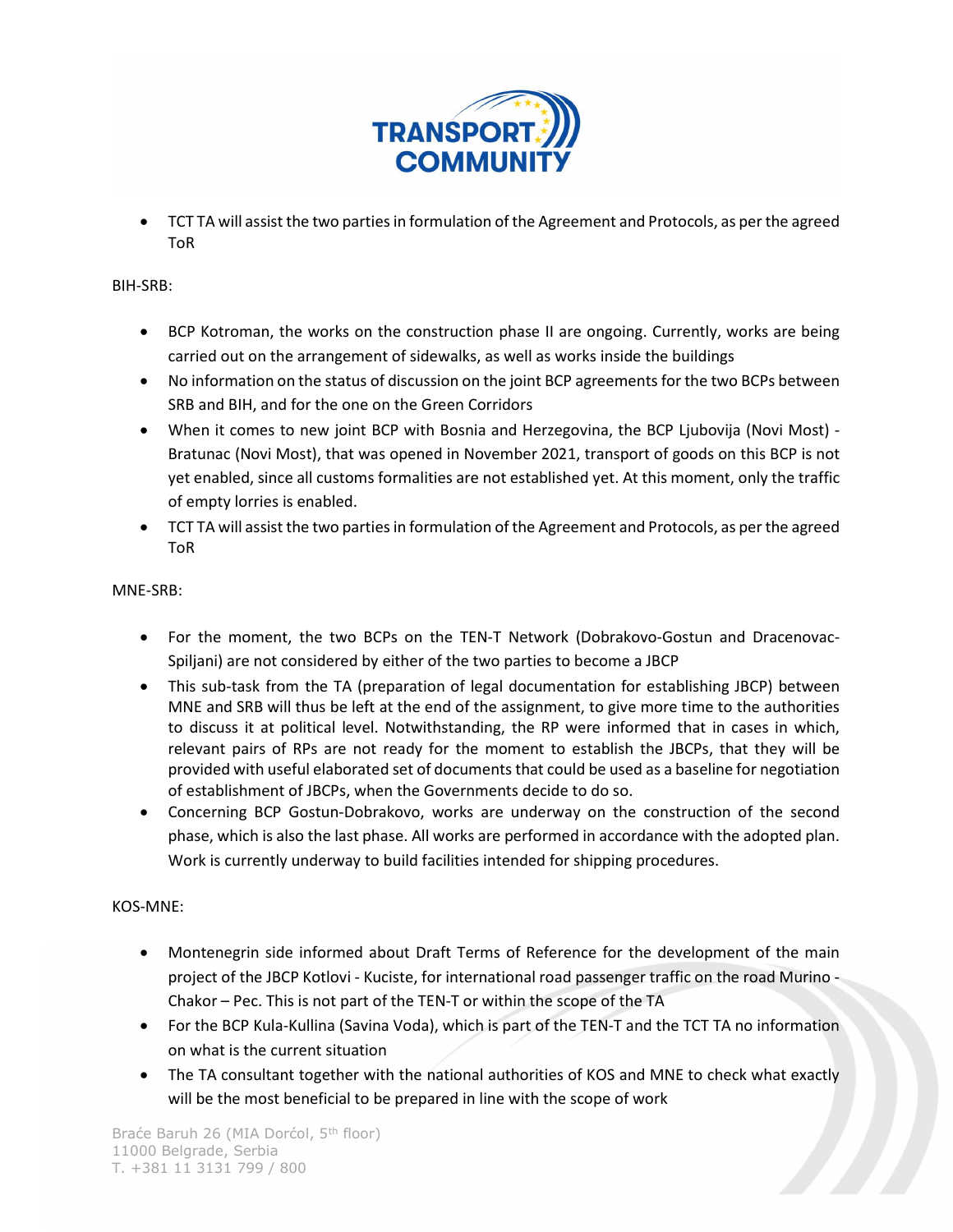

#### SRB- EUMS:?

- SRB-HU BCP Horgos- on 21 March, construction works started at the BCP Horgos, which is one of the busiest BCPs in the Western Balkans, to get improved and enlarged. The completion of works is planned for the second half of 2023.
- the BCP Kelebija-Tompa, the Republic budget envisages funds for the preparation of technical documentation for the construction of the traffic lane for the full profile of the highway, from BCP Kelebija to the Subotica loop, in the length of 22 km. The public procurement is expected to take place in the first half of this year. The construction of this traffic lane will contribute to better connectivity of BCP Kelebija, as well as relieving BCP Horgos.
- Bilateral meeting held between SRB and BG, discussing the improvement of the conditions on the road and rail BCPs , as well as the establishment of the Green Lanes

## Summary of the TA Task 2- Institutional component

#### Notes from interviews with pairs of RPs:

#### General/common:

- MNE Trainings during the summer season are not feasible (from 15/06 to 15/09) due to work overload it is not possible to suspend the work of border staff for training purposes
- None of representatives at the separate meetings expressed specific additional training needs. All of participants agreed that pre-training survey is feasible. It was recommended that questionnaires should be translated to local language and distributed through central agencies (preferable as online survey links) – additionally to be checked with BIH and SRB Customs and Border Police
- Organization of training sessions as hybrid events with online speakers is practically not possible, especially if the training delivery language is English, which may require 2 simultaneous translators. Such case would require 2 translation cabins, which is not possible to install in small meeting rooms.

## Specific for pairs of RPs:

KOS-MKD

- Training at BCP Hani i Elezit is feasible
- Suitable location is at the Terminal, where meeting room is with sufficient capacity
- Request for organization of training (ensuring the venue and participants) should be sent 30 days before indicative training date, by TC Permanent Secretariat. The request also should contain training programme, topics for discussion and presentations.
- Direct Communication on training organization with consultant is possible based on Request for organization by TCPS

Braće Baruh 26 (MIA Dorćol, 5<sup>th</sup> floor) 11000 Belgrade, Serbia T. +381 11 3131 799 / 800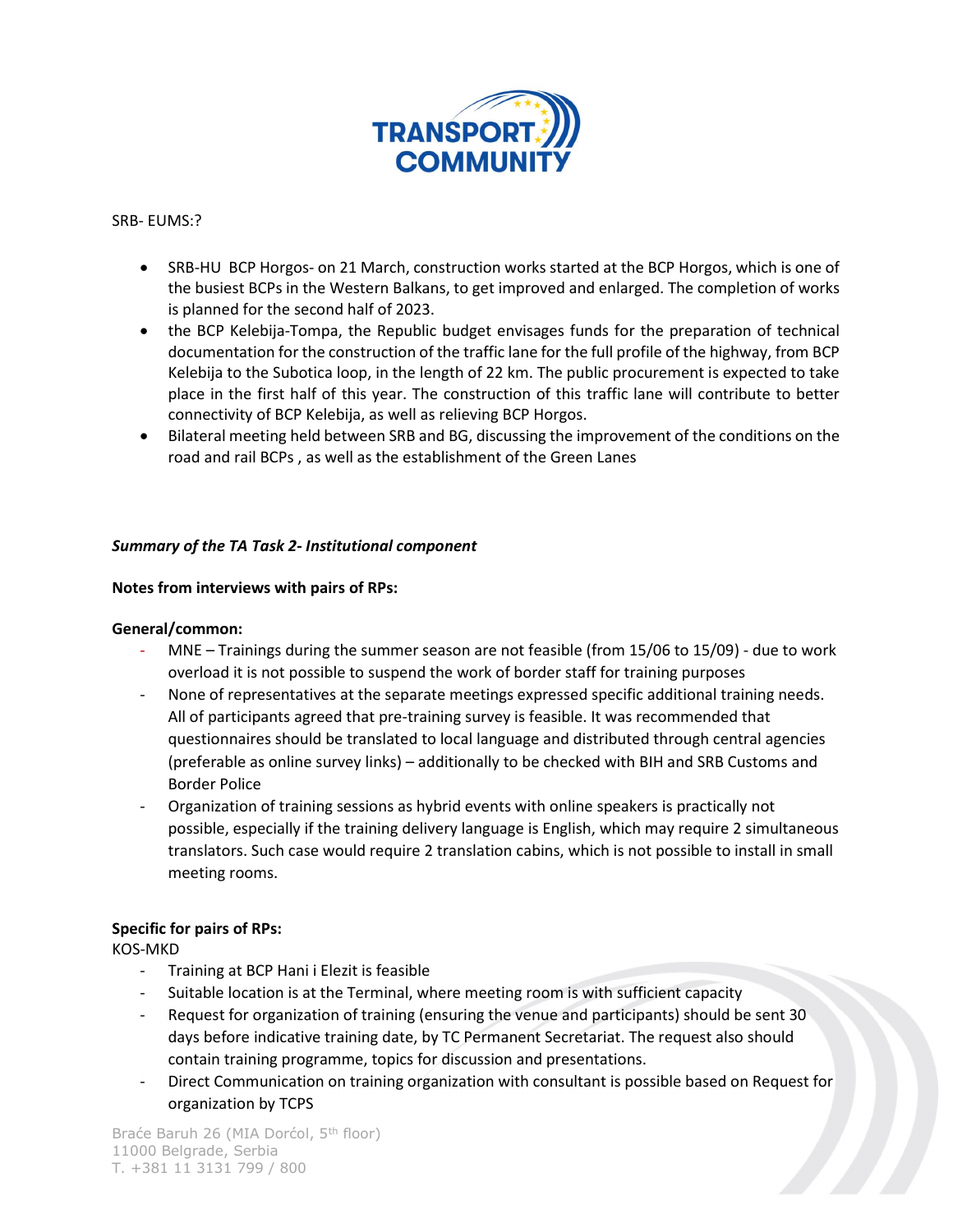

- Simultaneous translation will be needed.
- Very limited possibilities for hybrid meeting, but probably feasible.
- Number of participants 2-4 from each agency (total 8-16 border staff)

#### ALB-MNE

- Training at BCP Sukobin is feasible from the aspect of meeting room capacity
- It is not clear which topics will be delivered, regarding that Sukobin is already working as JBCP
- Training at BCP Hani i Hotit is feasible from the aspect of meeting room capacity
- Request for organization of training (ensuring the venue and participants) should be sent 30 days before indicative training date, by TC Permanent Secretariat. The request also should contain training programme, topics for discussion and presentations.
- Direct Communication on training organization with consultant is possible based on Request for organization by TCPS
- There is no need for special approval to approach the BCP, if the training is properly announced by TCPS and central agencies
- Simultaneous translation will be needed

#### MNE – SRB

- Training at BCP Gostun is not feasible, there is no adequate meeting room and conditions for such event
- MNE Border police suggested that training could be organized in Bijelo Polje. Such option is open and subject to further consultations
- SRB Customs and Border police were not present at the meeting and options will be checked in direct communication and meetings with central agencies in Belgrade
- Request for organization of training (ensuring the venue and participants) should be sent 30 days before indicative training date, by TC Permanent Secretariat. The request also should contain training programme, topics for discussion and presentations.
- No translation needed

KOS – MNE

- Training at BCP Kula Savine Vode (Kulina) is not feasible, there is no adequate meeting room and conditions for such event
- Both KOS and MNE border police representatives will check the possible options. In Kosovo, the option could be City of Peć, where new police building is under construction. Option in Montenegro is Rožaje, where municipal premises could be used – to be checked by MNE border police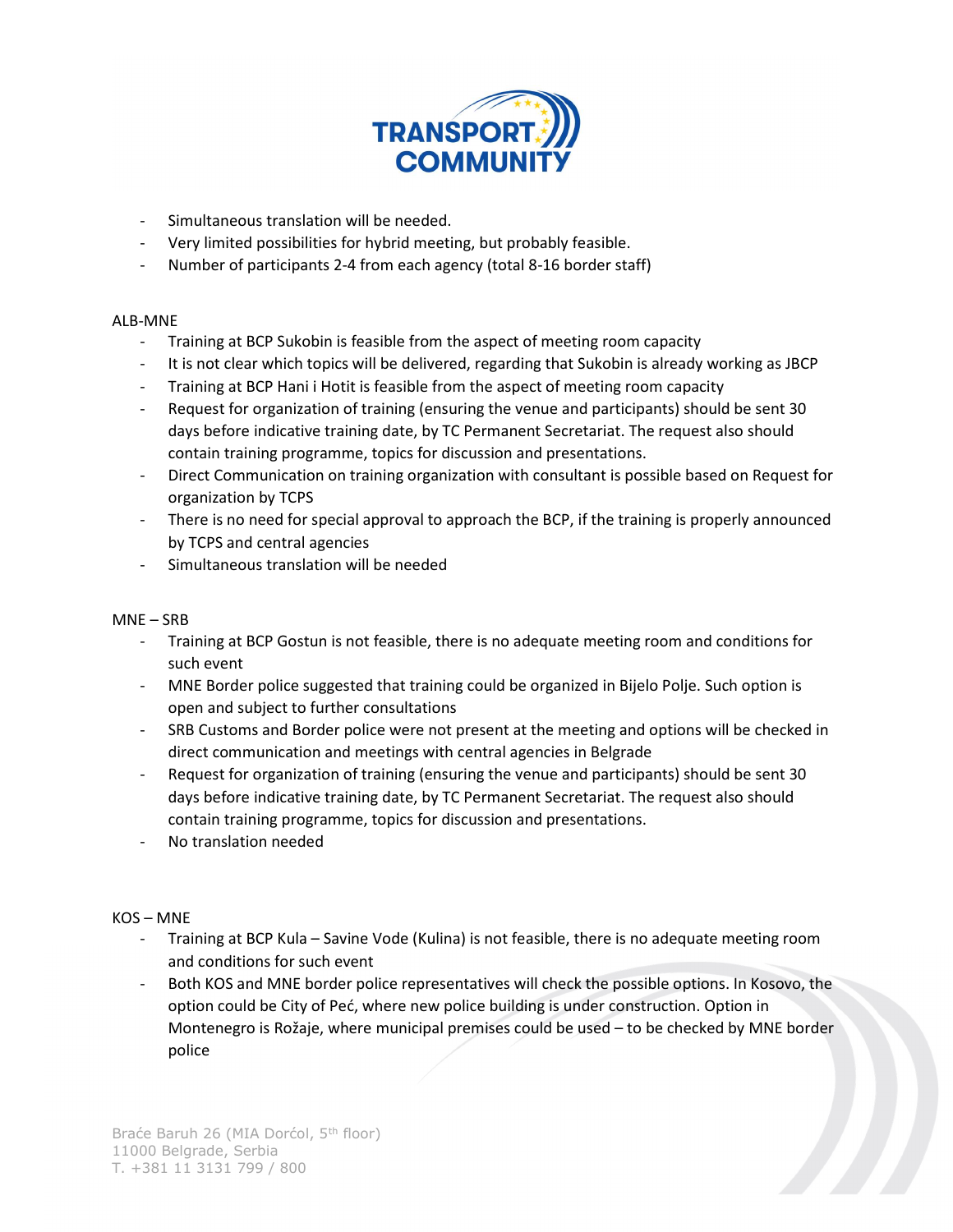

- Request for organization of training (ensuring the venue and participants) should be sent 30 days before indicative training date, by TC Permanent Secretariat. The request also should contain training programme, topics for discussion and presentations.
- Direct Communication on training organization with consultant is possible based on Request for organization by TCPS
- There is no need for special approval to approach the BCP, if the training is properly announced by TCPS and central agencies
- Simultaneous translation will be needed

## BIH – MNE

- Representatives of BIH Customs and Border police were not present at the meeting
- Training at BCP Klobuk is probably feasible, but has to be additionally checked by both side
- Request for organization of training (ensuring the venue and participants) should be sent 30 days before indicative training date, by TC Permanent Secretariat. The request also should contain training programme, topics for discussion and presentations.
- Direct Communication on training organization with consultant is possible based on Request for organization by TCPS
- There is no need for special approval to approach the BCP, if the training is properly announced by TCPS and central agencies
- No translation needed

## BIH – SRB

- Representatives of Customs and Border police from both side were not present at the meeting.
- Trainings in Vardiste (BIH) and Mali Zvornik (SRB) are probably feasible, but subject to further consultations with central agencies in Sarajevo and Belgrade
- In case that there is no adequate meeting room at BCP, organization of training in Visegrad (BIH) or Mokra Gora (SRB) should be concerned, as well as at optional commercial facilities in Mali Zvornik or Zvornik
- No translation needed

## RAIL BCP/CCP measures:

## MKD -KOS:

Conclusion: KOS and MKD transport authorities to coordinate with all other agencies which need to be present at the JBCP and finalize the preparations for putting Hani i Elezit into operation.

Braće Baruh 26 (MIA Dorćol, 5<sup>th</sup> floor) 11000 Belgrade, Serbia T. +381 11 3131 799 / 800